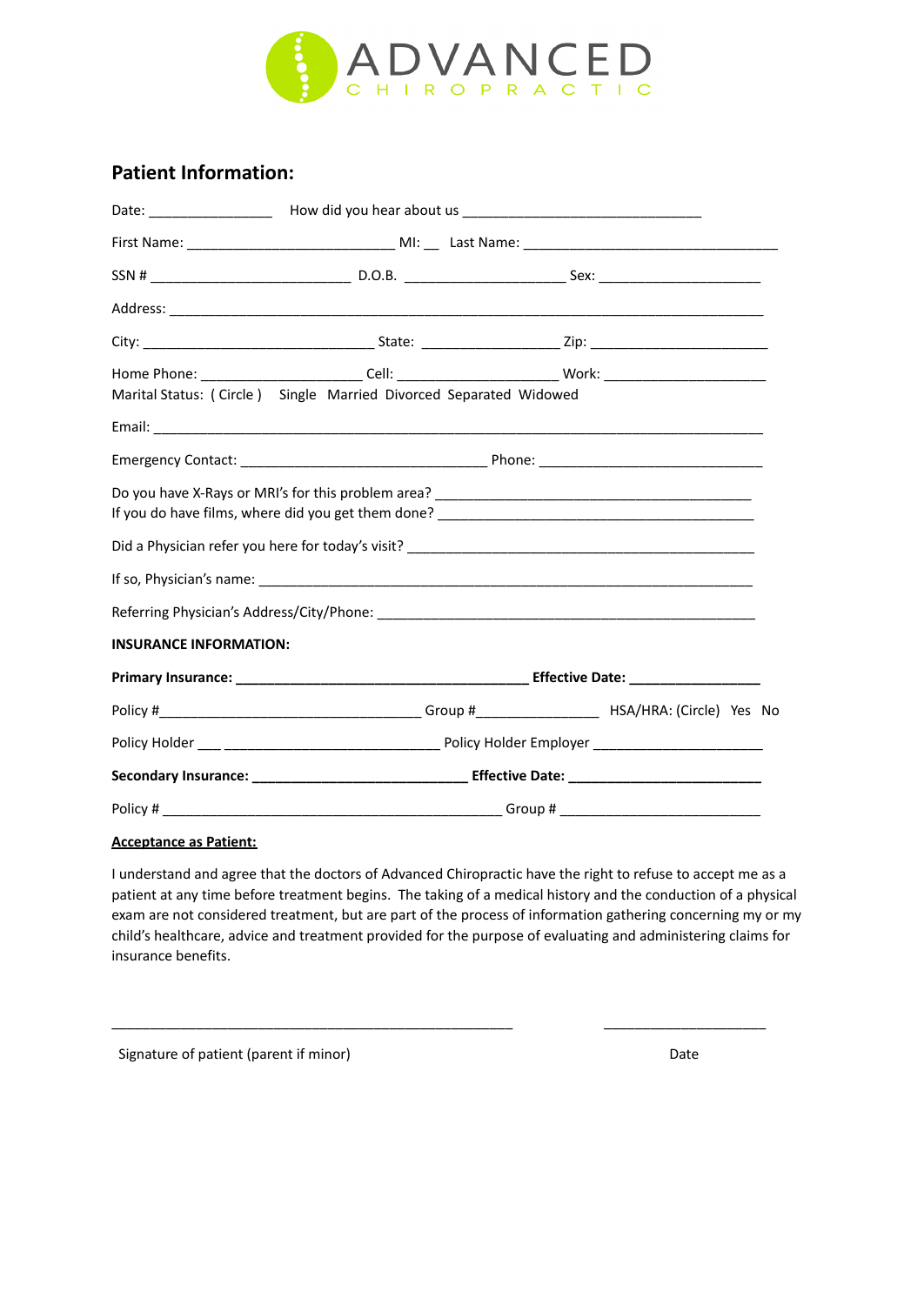### **Questionnaire**

| 1. When did your pain start? __                                                        |                                                                                                       |                                                       |                                            |
|----------------------------------------------------------------------------------------|-------------------------------------------------------------------------------------------------------|-------------------------------------------------------|--------------------------------------------|
|                                                                                        | 2. Have you been hospitalized for your pain? YES NO If yes how many times                             |                                                       |                                            |
| 3. Have you had surgery for this issue? YES NO                                         |                                                                                                       |                                                       |                                            |
| <b>Previous Hospitalizations and or Operations</b>                                     |                                                                                                       |                                                       |                                            |
| Date                                                                                   | Hospital                                                                                              | Reason                                                |                                            |
|                                                                                        |                                                                                                       |                                                       |                                            |
|                                                                                        |                                                                                                       |                                                       |                                            |
|                                                                                        |                                                                                                       |                                                       |                                            |
|                                                                                        |                                                                                                       |                                                       |                                            |
|                                                                                        | Please circle what type of pain you are experiencing at this time.                                    |                                                       |                                            |
| Shoulder Right or Left<br><b>Headaches</b><br><b>OTHER____________________________</b> | Leg Pain Right or Left Buttocks Right or Left<br><b>Low Back</b><br><b>Foot</b> Right or Left         | Thigh Right or Left<br><b>Mid Back</b><br><b>Neck</b> | Forearm Right or Left<br><b>Upper Back</b> |
| When did the pain start? Please circle all that apply                                  | Suddenly Gradually Lifting Twisting Fall Turning Sleeping Injured at work Hit from behind             |                                                       |                                            |
| During sports No apparent cause                                                        |                                                                                                       |                                                       |                                            |
|                                                                                        |                                                                                                       |                                                       |                                            |
|                                                                                        |                                                                                                       |                                                       |                                            |
|                                                                                        | What makes the pain worse? Please circle all that apply                                               |                                                       |                                            |
|                                                                                        | During exercise After exercise Sitting Turning Lying down Morning Evening Looking downward            |                                                       |                                            |
|                                                                                        | Looking upward Coughing Sneezing Rising (from sitting) Walking Running                                |                                                       |                                            |
|                                                                                        | What makes the pain better? Please circle all that apply                                              |                                                       |                                            |
| Exercise<br>Sitting                                                                    | Walking Standing Manipulation Nothing<br>Mornings Evenings Aspirin/Anti-Inflammatory Physical Therapy | Bending forward                                       | <b>Bending Backward</b>                    |
| had? $\_\_\_\_\_\_\_\$                                                                 | How long have you had this pain? Years________ Months________ Days_______ How many episodes have you  |                                                       |                                            |
| Have you had any diagnostic studies for this issue?                                    |                                                                                                       |                                                       |                                            |
| Diagnostic X-Ray YES NO Date _________                                                 |                                                                                                       | Discography                                           | YES NO Date                                |
| CT Scan                                                                                | YES NO Date                                                                                           | MRI                                                   | YES NO Date                                |
| Myelogram                                                                              | YES NO Date                                                                                           | Sonogram                                              | YES NO Date__________                      |
| Electrogram                                                                            | YES NO Date___________                                                                                | Injections                                            | YES NO Date                                |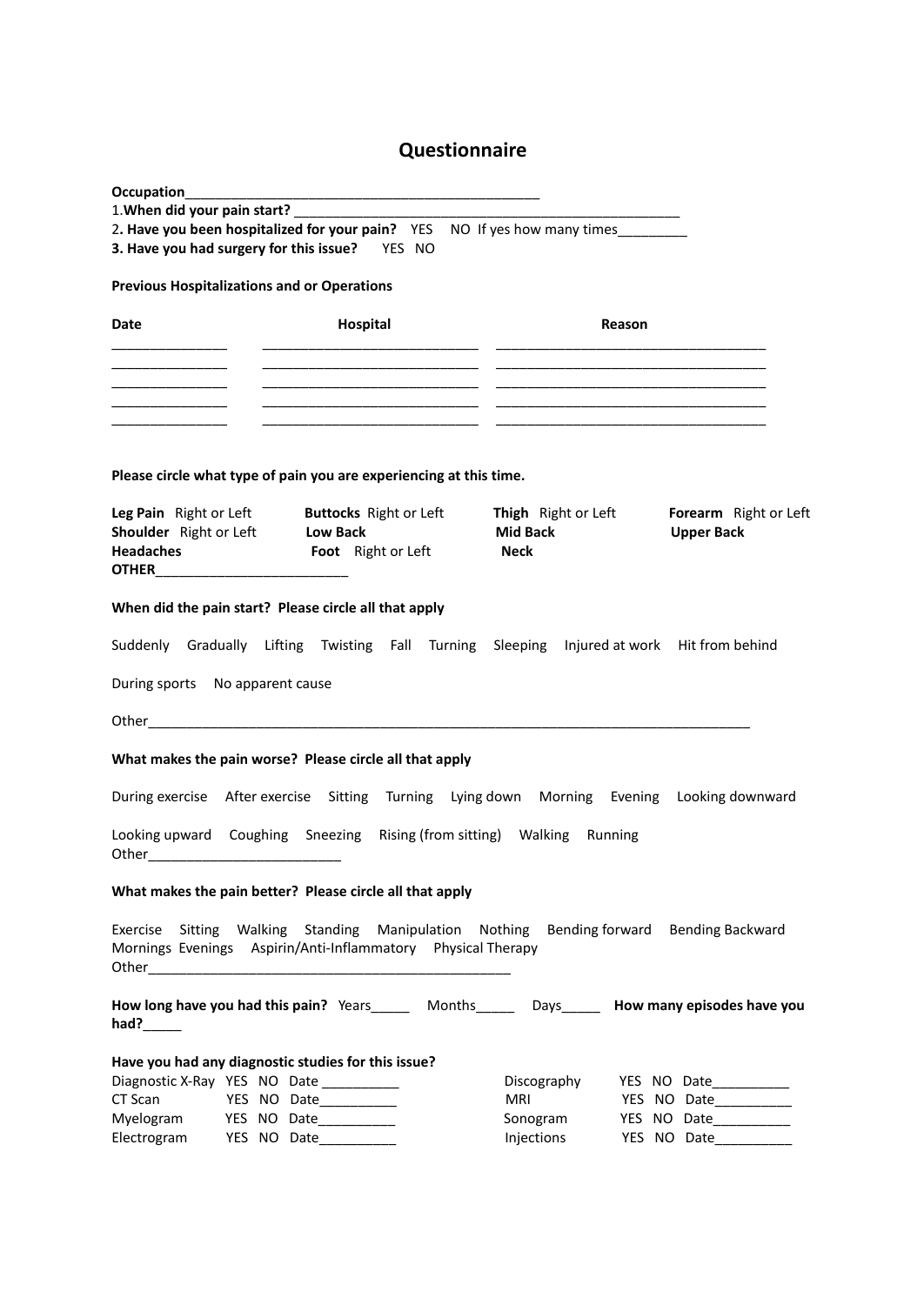|                       |                                    | Have you received treatment for this pain from anyone? |            |                  |             |
|-----------------------|------------------------------------|--------------------------------------------------------|------------|------------------|-------------|
| Massage<br>Injections | Manipulation                       | Braces/Supports                                        | Medication | Physical Therapy | Acupuncture |
|                       | Psychological Support              |                                                        |            |                  |             |
| Other                 |                                    |                                                        |            |                  |             |
| taking?               | What medications are you currently |                                                        |            |                  |             |

**Do you smoke?** YES NO If so how much per day?\_\_\_\_\_ **Do you drink?** YES NO If so how much per day? \_\_\_\_\_\_

\_\_\_\_\_\_\_\_\_\_\_\_\_\_\_\_\_\_\_\_\_\_\_\_\_\_\_\_\_\_\_\_\_\_\_\_\_\_\_\_\_\_\_\_\_\_\_\_\_\_\_\_\_\_\_\_\_\_\_\_\_\_\_\_\_\_\_\_\_\_\_\_\_\_\_\_\_\_\_\_\_\_\_\_\_\_\_\_\_\_\_

| Do you have problems with or have you had recently any of the following?  Please circle all that apply |  |
|--------------------------------------------------------------------------------------------------------|--|
|--------------------------------------------------------------------------------------------------------|--|

| <b>Head/Ears/Eyes Problems</b>                                                         | <b>Respiratory Problems</b>                                                      | <b>Metabolic Problems</b>                               | Neck/Throat/Nose                                                                    |
|----------------------------------------------------------------------------------------|----------------------------------------------------------------------------------|---------------------------------------------------------|-------------------------------------------------------------------------------------|
| Glaucoma                                                                               | Asthma                                                                           | <b>Diabetes</b>                                         | <b>Hoarseness</b>                                                                   |
| Cataracts<br>Glasses/Contacts<br>Loss of hearing<br>Painful chewing<br>Ringing in ears | Shortness of breath<br>Pain when breathing<br>Coughing up blood<br>Lung problems | Low blood sugar<br>High blood sugar<br>Appetite changes | Changes in voice<br>Nose bleeds<br><b>Thyroid Problems</b><br>Difficulty swallowing |
| Gastrointestinal                                                                       | <b>Neurological</b>                                                              | <b>Cardiovascular</b>                                   | Urinary                                                                             |

Gallbladder problems Fainting The Tennis Regular heartbeats Frequent urine Pancreatitis **Blackouts** Blackouts **Low blood pressure** Night time urine Constipation Seizures/Epilepsy High blood pressure Trouble starting Diarrhea Strokes Swollen extremities Trouble stopping Blood in stool **Paralysis** Paralysis **Paralysis** Pain with urination Liver/Kidney issues Numbness

\_\_\_\_\_\_\_\_\_\_\_\_\_\_\_\_\_\_\_

Stomach problems Headaches Chest pains Bloody urine<br>
Gallbladder problems Fainting Chest paint in the problem Frequent urine

Skin cancer **AIDS** Anxiety **AIDS** Anxiety **AIDS** Anxiety **AIDS** Rashes Toothaches

\_\_\_\_\_\_\_\_\_\_\_\_\_\_\_\_\_\_\_\_\_\_\_\_\_\_\_\_\_\_\_\_\_\_\_\_\_\_\_\_\_ \_\_\_\_\_\_\_\_\_\_\_\_\_\_\_\_\_\_\_\_\_

**Skin Problems Genital Problems Bleeding Disorders General Problems** Infections 1nfections **Infections Anemia** Pever/Chills Psoriasis **Herpes** Herpes Bleeding problems Swollen ankles

Gout Depression

Patient Name

Patient Signature / Parent if Minor DATE

\_\_\_\_\_\_\_\_\_\_\_\_\_\_\_\_\_\_\_\_\_\_\_\_\_\_\_\_\_\_\_\_\_\_\_\_\_\_\_\_\_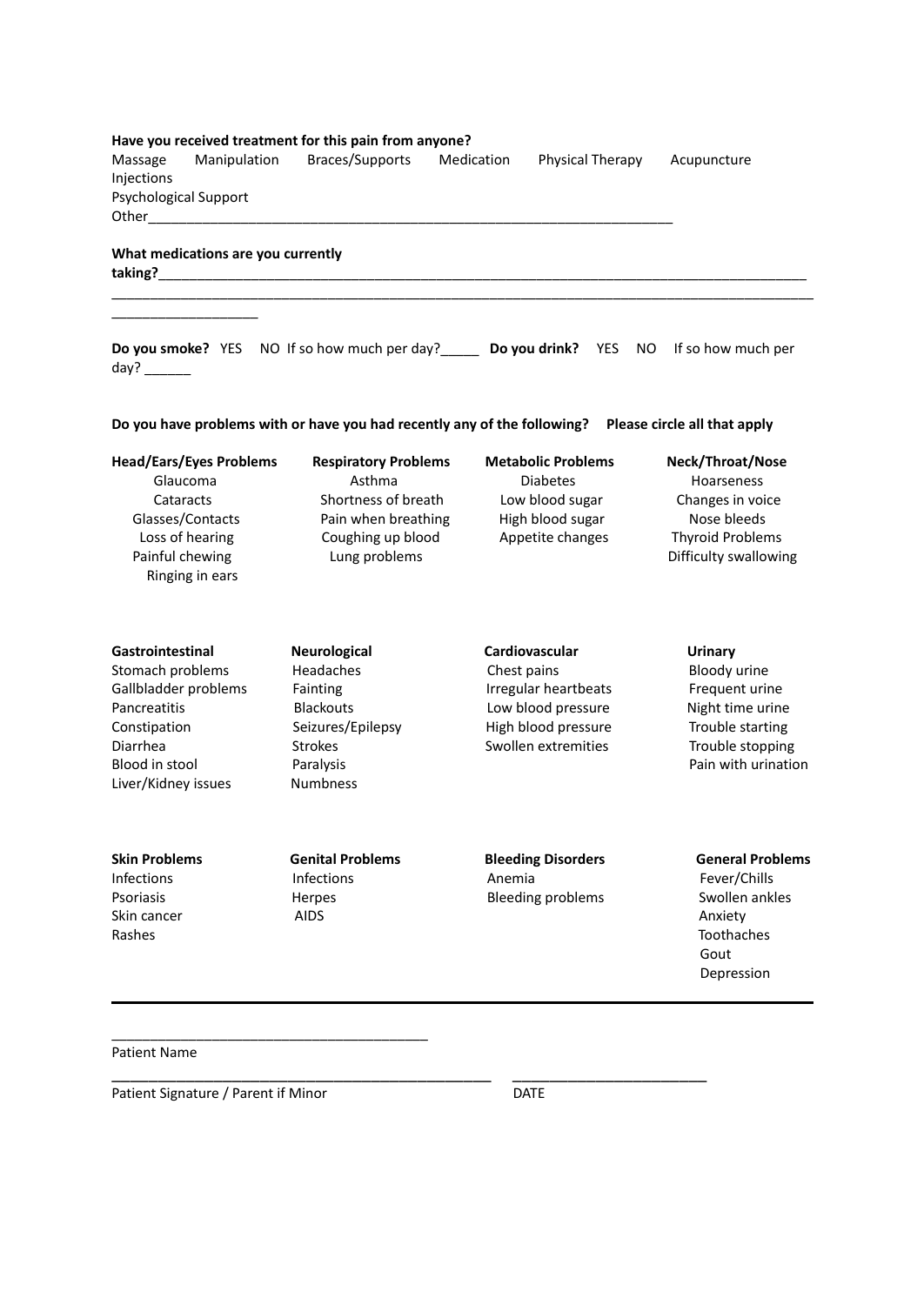## **PAIN DIAGRAM**

On the diagrams below mark where you are experiencing pain, right now. Use the letters below to indicate the type and location of your sensations.

**Key**: **A** – ACHE **B** – BURNING **N** – NUMBNESS P – PINS & NEEDLES **S** – STABBING **O** - OTHER



#### **PAIN SCALE**

Rate the severity of your pain by checking one box on the following scale.

| No Pain |  |  |  | <b>Worst Possible Pain</b> |  |
|---------|--|--|--|----------------------------|--|
|         |  |  |  |                            |  |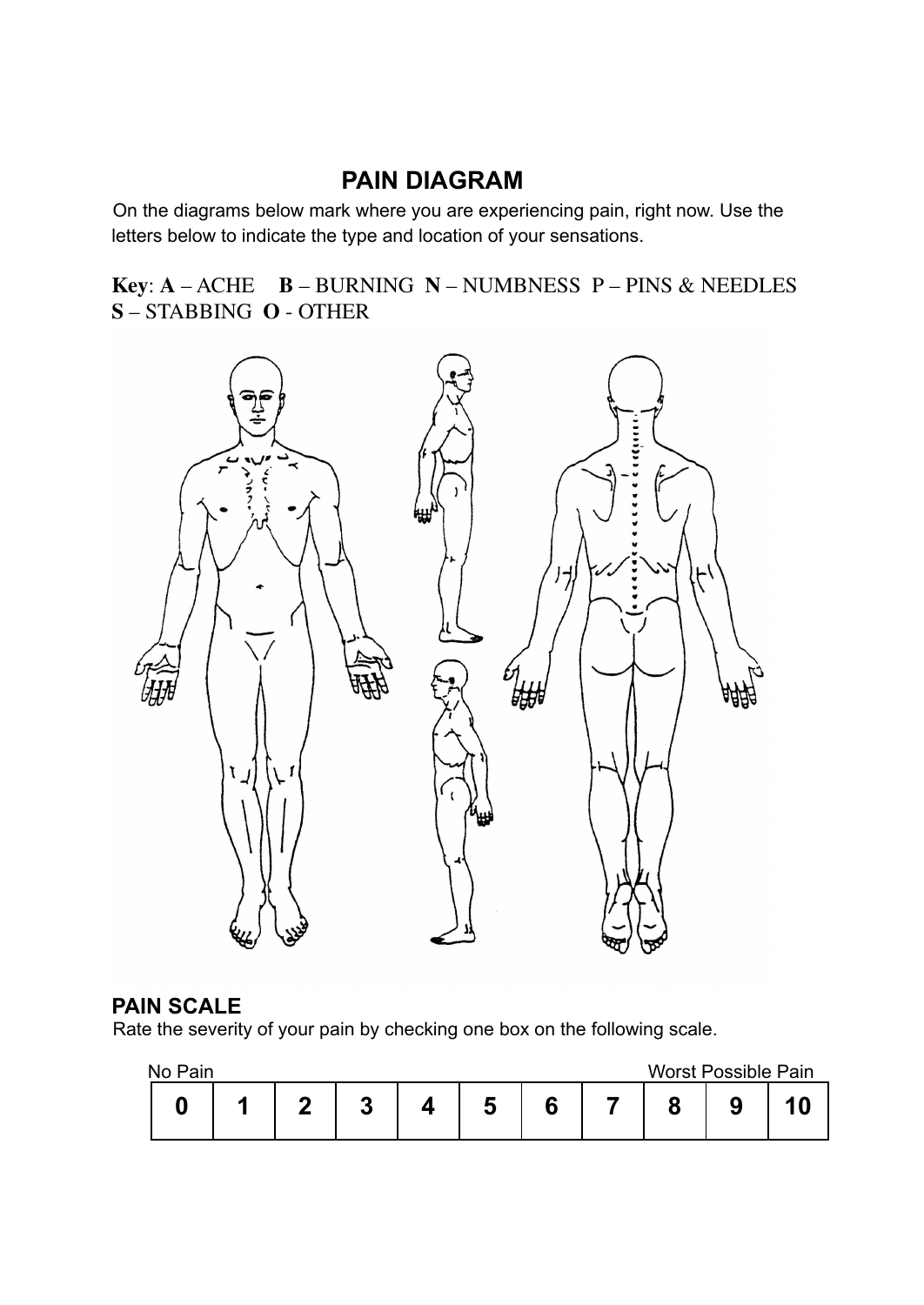#### **NOTICE OF PRIVACY PRACTICES ACKNOWLEDGEMENT**

I understand that under the Health Insurance Portability & Accountability Act of 1996 (HIPPA), I have certain rights to privacy regarding my protected health information. I understand that this information can and will be used to:

- Conduct, plan and direct my treatment and follow-up among the multiple healthcare providers who may be involved in that treatment directly and/or indirectly
- Obtain payment from third-party payers
- Conduct normal healthcare operations such as quality assessments

\_\_\_\_\_\_\_\_\_\_\_\_\_\_\_\_\_\_\_\_\_\_\_\_\_\_\_\_\_\_\_\_\_\_\_\_\_\_\_\_\_\_\_\_\_\_\_\_\_\_\_\_\_\_\_\_\_\_\_\_\_\_\_\_\_

\_\_\_\_\_\_\_\_\_\_\_\_\_\_\_\_\_\_\_\_\_\_\_\_\_\_\_\_\_\_\_\_\_\_\_\_\_\_\_\_\_\_\_\_\_\_\_\_\_\_\_\_\_\_\_\_\_\_\_\_\_\_\_\_\_

I have read and understand your *Notice of Privacy Practices* containing a more complete description of the uses and disclosures of my health information. I understand that this organization has the right to change its *Notice of Privacy Practices* from time to time, and that I may contact this organization at any time at the address above to obtain a current copy of the *Notice of Privacy Practices.*

I understand that I may request in writing that you restrict how my private information is used or disclosed to carry out treatment, payment or healthcare options. I also understand you are not required to agree to my restrictions, but if you do agree, then you are bound to abide by such restrictions.

\_\_\_\_\_\_\_\_\_\_\_\_\_\_\_\_\_\_\_\_\_\_\_\_\_\_\_\_\_\_\_\_\_\_\_\_\_\_\_\_\_\_\_\_\_\_\_\_\_\_\_\_\_\_\_\_\_\_\_\_\_\_\_\_\_\_\_\_\_\_\_\_\_\_\_\_

Patient: (Printed) Name:

Signature:

Relationship to patient:

Date:

### **FOR OFFICE USE ONLY**

\_\_\_\_\_\_\_\_\_\_\_\_\_\_\_\_\_\_\_\_\_\_\_\_\_\_\_\_\_\_\_\_\_\_\_\_\_\_\_\_\_\_\_\_\_\_\_\_\_\_\_\_\_\_\_\_\_\_\_\_\_\_\_\_\_\_\_\_\_\_\_\_\_\_\_\_\_\_\_\_

I attempted to obtain the patient's signature in acknowledgement of the *Notice of Privacy Practices,* but was unable to do so as documented below:

| Date. | - -<br>$   -$ |  |
|-------|---------------|--|
|       |               |  |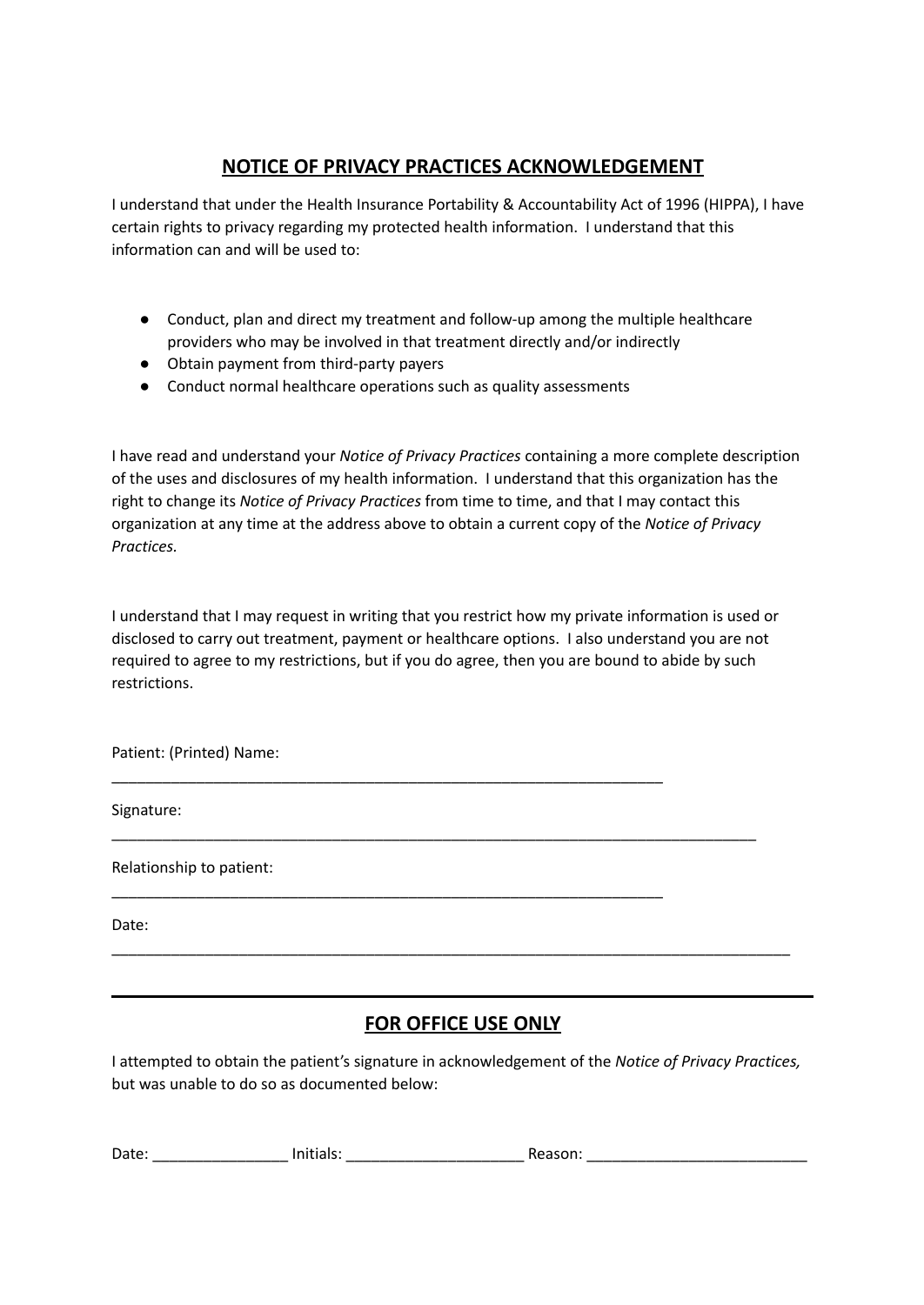#### **FINANCIAL STATEMENT**

You are receiving important forms that must be completed prior to seeing our doctors. In order to provide you with the highest level of care, please complete these forms as accurately as you can.

We will make every effort to verify your coverage and benefits prior to you seeing the doctor. This information is provided as a courtesy. **It remains the full responsibility of the insured to know and understand their policy and benefits.**

We require the payment of either the co-payment amount or the percentage of coverage for which you are responsible. If your insurance plan has a deductible, and it has not been met, then your current charges will be applied toward the deductible until that amount has been fulfilled. If the primary and/or secondary insurance company reduces or denies any billed claim(s), the patient will be responsible for paying the remaining balance. If the insurance company has not paid a claim within sixty 60 days of submission, we require the patient to pay the balance with one of the approved payment methods. The patient is ultimately responsible for the bill.

The required payment, which is the amount the patient is responsible for, must be paid at the time of service. You may use cash, and/or credit card ( Visa, Master Card, & AMEX ). If a check is returned for insufficient funds, a charge of \$40.00 will be applied to the account.

If circumstances arise, and you need to reschedule an appointment, we require a 24 hour notice. There is a \$25.00 charge for missed appointments effective February 1, 2018. In the event of an emergency (medical emergency, death in family or extreme inclement weather), this fee will not be charged.

Thank you for trusting us with your healthcare; if you have any questions about the financial policy, please feel free to ask.

By signing the policy below, I am acknowledging that I have read, understand, and agree to the provisions of this financial policy.

| Signed:  |  |
|----------|--|
| Printed: |  |